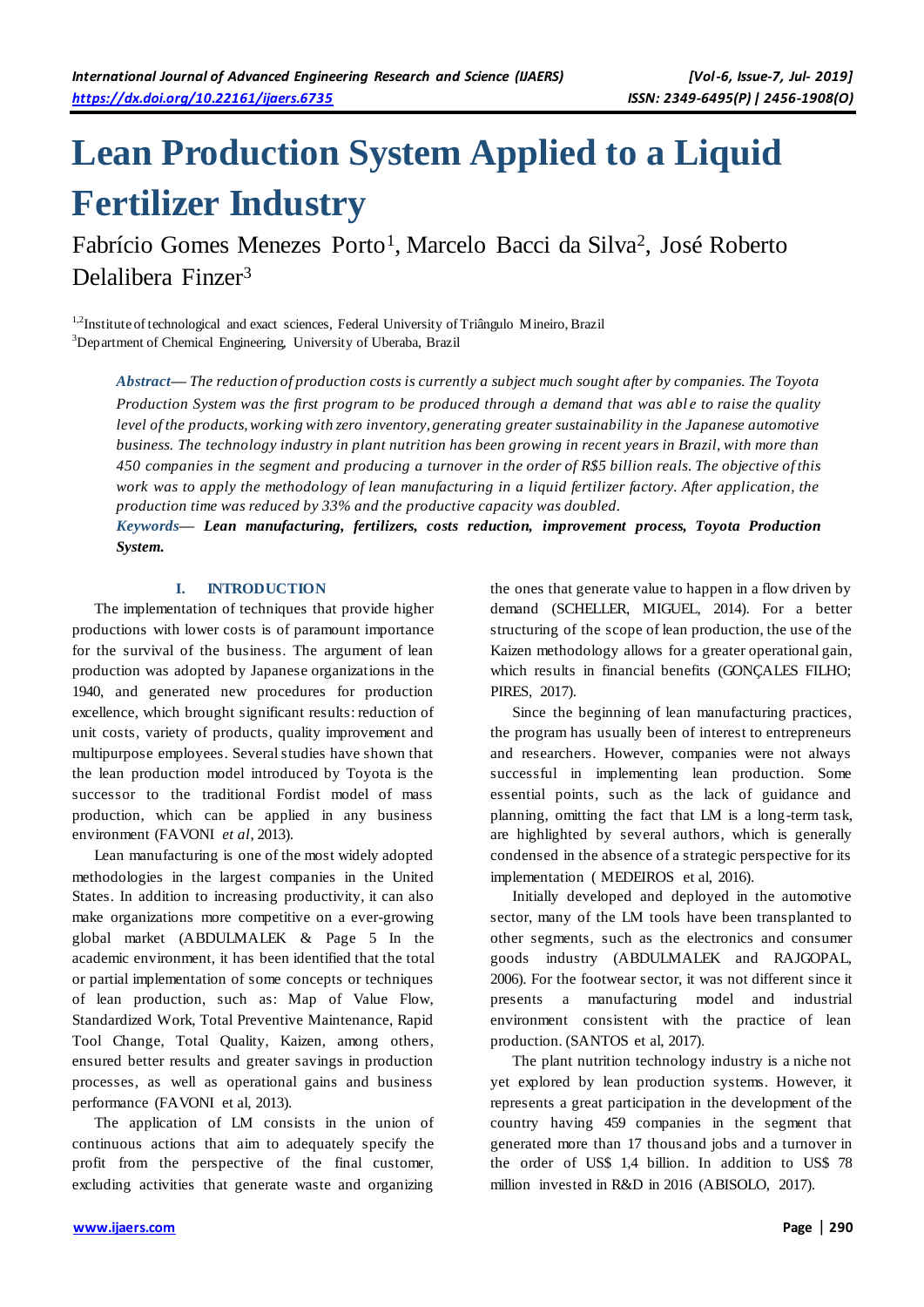With the market rising with a growth rate of more than 26% between 2014 and 2016, the implementation of lean manufacturing in the production of special fertilizers can be a growth factor for companies of all levels. Therefore, the continuous improvement program based on the Toyota Production System, and carried out through tools such as Kaizen, can provide the industry with: reduction of waste and the ergonomic risk of employees, increased productivity and business competitiveness.

In this context, the objective of the present work is to apply the methodologies of Lean Manufacturing through the tools Brainstorming, diagram of cause and effect, chronoanalysis and 5W2H in a factory of liquid fertilizers that carry out hot process, in which there was a high investment for the increase of productive capacity. Nonetheless, with no real return, where current practices did not meet the expectation of volume expansion expected by the company's management.

The scenario before the investment had a reactor of  $2.2 \text{ m}^3$  coupled to a cooling tower that conditioned it to do 3 batchings per day, or 6.6 m³. With the high market demand, the company's board of directors invested in a 5 m<sup>3</sup> equipment, expecting to produce 2 daily batches, 51% more than the previous model. However, without having modified the cooling system, the high temperature generated in the manufacturing process of liquid fertilizers couldn't be controlled efficiently causing a production 50% smaller than expected. Consequently, without financial support to acquire a new system, lean manufacturing was the best alternative to solve the problem.

#### **II. LIQUID FERTILIZERS**

For a production of fluid fertilizers, it is possible to highlight the processes that are most used for the manufacturing of solutions or concentrated suspensions, being themselves the mixing process (hotmix) and the cold-mixing process. ).

O-hot-mix is what known as a source of energy, like the energy of a heat source, this being an exothermic reaction, exemplified in Fig. 1 (BICHARA, 1990).



*Fig. 1: hot-mix process.*

The cold-mix, however, does not generate energy in the form of heat, contextualizing itself only in the mixture of components without exothermic reactions.

## **III. MATERIALS AND METHODS**

3.1 Brainstorming

Brainstorming is a method of group work that assists in the emergence of new ideas about a certain subject (or problem). In addition, the tool can also stimulate the team's creativity, which generates a number of solutions to the issues in question.

The brainstorming structuring model consists of 5 main steps: presentation of the problem, free presentation of ideas, writing of ideas, reformulation of ideas, and evaluation of proposals.

Beyond this path, it is important to emphasize that a leader should be chosen to moderate the meeting and that the environment should be light, without excessive control by the coordinator (POSSARLE, 2014).

3.2 Cause and Effect Diagram (CED)

The DCE consists of a fishbone style chart, where the central axis (arrow) points to the consequence of the causes, which are represented by the ramifications of that axis. Commonly, the elements of the causes are: labor, environment, machinery, method, materials, and measure.

For elaboration, the following steps should be followed: definition of the problem to be analyzed, a survey of all causes and, finally, to present these data through the suggested model for this tool (COLENGHI, 2003).

Once you have the problem at hand, brainstorming is necessary, as it will ensure accuracy in determining the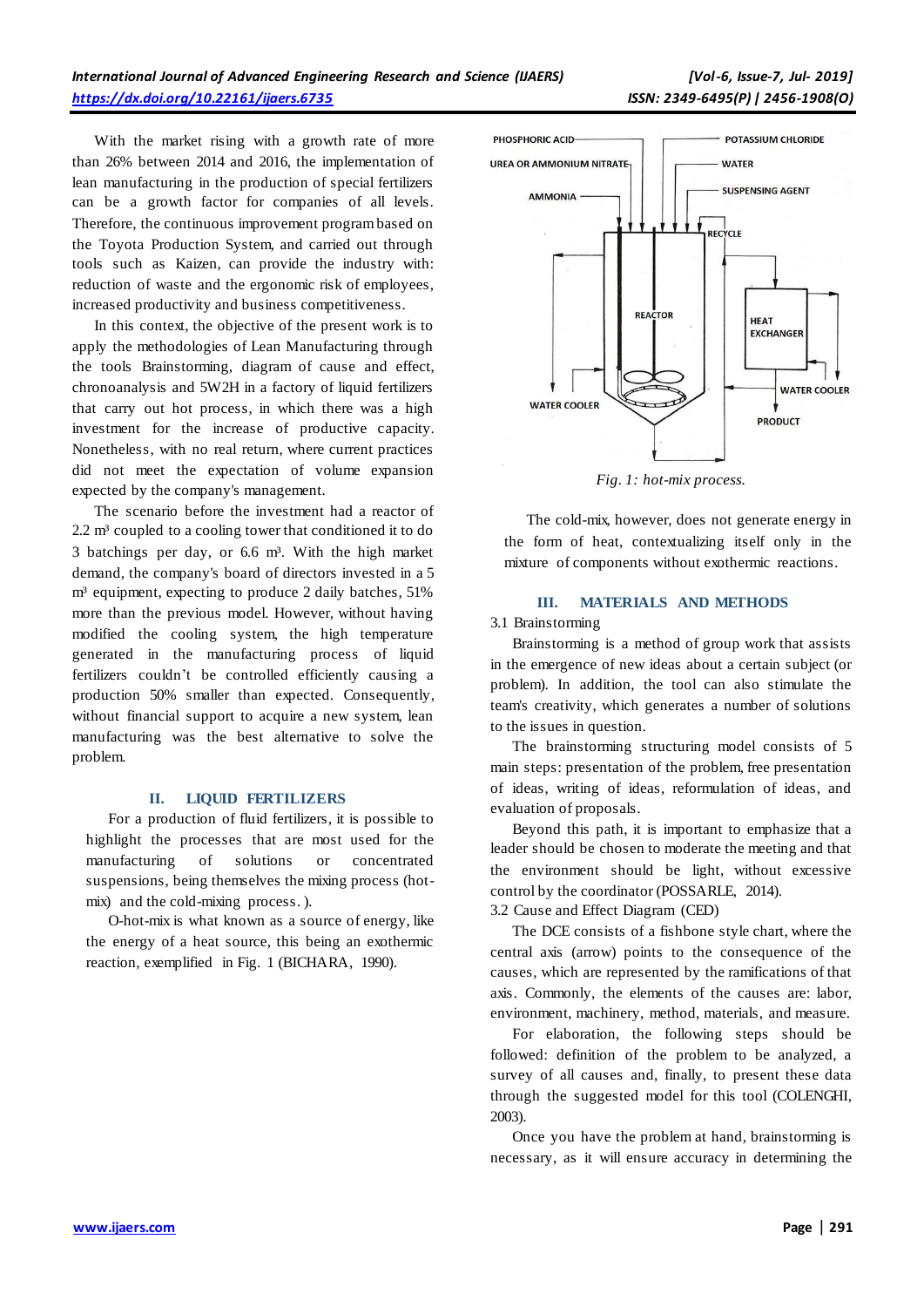causes. Along with others, organize them in their respective categories.

3.3 Study of AV and NVA times and activities

Time study is one of the most used methods in factories to measure work. This tool helps to measure individual efficiency, with the objective of establishing standards for production and greater control of industrial costs.

The application of this tool can be done through the letter of AV and NVA. An AV is an activity that adds value, that is, an operation that the final customer would pay the company for it. Therefore, NVA, defined as activity that does not add value, would be the one that the end customer believes is costly.

In the industry there is still the VSA activity, which would be the activity that has a semi-aggregate value. In this case, we would consider a VSA a task that can become VA by investing in machines and equipment that would reduce process time.

The presentation of this parameter can be performed through a chart or graph control, demonstrating the percentage or numerically the times of VA, NVA and VSA. This allows a strategic view of production and can serve as a basis for taking actions (MARTINS, 2005). 3.4 5W2H

This tool is a document that, in an objective way, defines actions and responsibilities of those who will perform, through questions (5W2H) that has the ability to guide the activities that should be implemented.

The 5W questions are: what, why, where, when, who, who, in Portuguese, represent: what, why, where, when, and who. And at 2H: how, and how much, what, the same way, how and how much it will cost (POSSARLE, 2014).

This method can be presented through a table, with the questions to be answered, actions to be taken, responsible for it, area in which they will be executed, when and how they will be executed and what the cost of this action will be.

3.5 Benefit / Cost Ratio

The benefit / cost ratio is an indicator to verify how much the company has obtained for each R\$ 1 invested. This is will calculated by adding up all the financial returns that the company will achieve in 1 year divided by the sum of the investments made.

## **IV. RESULTS AND DISCUSSION**

After the execution of the brainstorming process, a cause analysis was carried out through the cause and effect diagram, determining the root problem, being the low daily production, which is caused by the high time to formulate the product according to the activities described in Fig. 2.



*Fig. 2: Cause and Effect Diagram*

For this time study, we used the tool applied cronoanálise determining NVA, and obtained the result shown in Figure 3.



*Fig. 3: Pareto chart for non-value-added activities*

In this context, it is possible to verify that the activities that will take time for the formulation of the product are: filtration of the finished product and search and placement of sacks of raw materials. Figure 4 shows the activity mp1 positioning in the cargo elevator, which was performed manually by moving 25 kg bags, totaling 3 tons, which represented 15% of the NVA.



*Fig. 4: sacks positioning mp1.*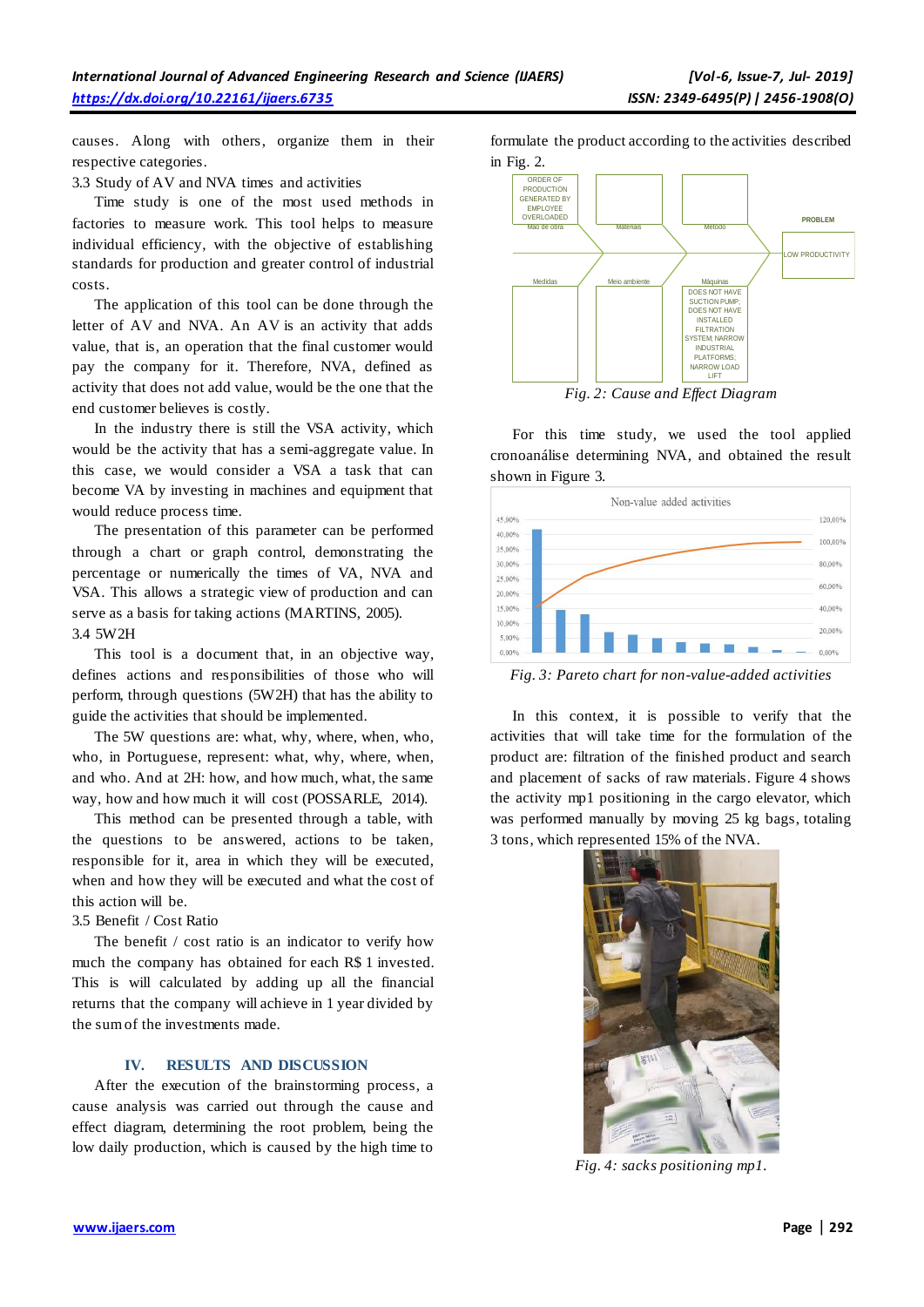Table 1 describes all the activities of the product formulation process in question before the improvements implemented with their execution times. Thus demonstrating that the production stage is 63.4% of activities with value added (VA column), and a total percentage of 21.5% for no added value, (NVA column). In the industry and lean manufacturing projects, it is adopted a value of 88% to 12% for VA and NVA. The average times of standard deviation was 0.25.

| Sector            | <b>Activity description</b>                         | activity time (min) | Before improvement |            |            |  |
|-------------------|-----------------------------------------------------|---------------------|--------------------|------------|------------|--|
|                   |                                                     |                     | <b>VA</b>          | <b>VSA</b> | <b>NVA</b> |  |
| Production        | Making of Production Order                          | 4.83                |                    |            | 4.83       |  |
|                   | Production   Water supply                           | 17.32               | 1732               |            |            |  |
| Production        | Installation of the water transfer pump             | 550                 |                    |            | 5.50       |  |
| <b>Production</b> | Search reuse water container                        | 0.50                |                    |            | 0.50       |  |
|                   | Production   Pump Assembly Transfer MP              | 4.33                |                    |            | 4.33       |  |
| Production        | <b>MP Search</b>                                    | 22.10               |                    |            | 22.10      |  |
| <b>Production</b> | <b>MP</b> weighing                                  | 9.26                |                    |            | 9.26       |  |
| Production        | Addition of water to the solution mp1               | 10.66               | 10.66              |            |            |  |
|                   | Production   Addition of water to the solution mp2  | 6.46                | 6.46               |            |            |  |
| <b>Production</b> | Search tools                                        | 1.50                |                    |            | 1.50       |  |
|                   | Production   mp3 addition                           | 15.62               | 15.62              |            |            |  |
| Production        | sacks positioning of mp1                            | 20.03               |                    |            | 20.03      |  |
|                   | mp1 Adding to the tank for preparing                | 30.05               | 30.05              |            |            |  |
|                   | Production   the solution                           |                     |                    |            |            |  |
| <b>Production</b> | mp4 pumping                                         | 25.01               | 25.01              |            |            |  |
|                   | Mont, the siste, adding the solution to             | 10.63               |                    |            | 10.63      |  |
|                   | Production   the reactor mp1                        |                     |                    |            |            |  |
|                   | Production   MP2 adding to the solution preparation | 7.00                | 7.00               |            |            |  |
| Production        | Addition of the solution mp2 the reactor            | 115.75              | 115.75             |            |            |  |
| Production        | Weighing the MP5                                    | 2.96                |                    |            | 2.96       |  |
| Production        | Addition solution MP2 and MP5                       | 6.32                | 6.32               |            |            |  |
| Production        | <b>Product cooling</b>                              | 30.00               | 30.00              |            |            |  |
|                   | Production   Mount PA transfer pump                 | 743                 |                    |            | 7.43       |  |
| Production        | <b>Filtration and PA transfer</b>                   | 64.00               |                    | 64.00      |            |  |

|  | Tab. 1: time formulation process before improvement |  |
|--|-----------------------------------------------------|--|
|  |                                                     |  |

The total measurement time was 6 hours for the formulation of a volume of 5 m<sup>3</sup>. Although the sum of the times has a value close to 7 hours of work, it is important to note that some activities occur simultaneously. Considering a shift of 8h45min, which is conducted by the company, the production is defined in that volume. So it was defined an action plan based on 5W2H methodology, where the goal was to reduce the times of the three items with greater delays in the manufacturing sector so that it is possible to produce at least 10 cubic meters per day, according to Table 2.

| What?                                                                    | Who?                  | At where?  | When?    | Because?                                                                                     | As?                                                          | How<br>much?          |
|--------------------------------------------------------------------------|-----------------------|------------|----------|----------------------------------------------------------------------------------------------|--------------------------------------------------------------|-----------------------|
| the I<br>Increase<br>lift platform                                       | plant<br>engineer     | Production | Aug / 18 | facilitate<br>To<br>the<br>positioning of<br>the sacks vial<br>forklift                      | Contact<br>service<br>provider                               | s<br>R<br>15.250.00   |
| Adiquirir filter<br>and<br>pump<br>with<br>proportional<br>flow the need | plant<br>engineer     | Production | Aug / 18 | All in process                                                                               | Contact<br>and<br>pumps<br>filters<br>suppliers              | R<br>s<br>19.520.00   |
| Redesigning<br>the platform                                              | plant<br>engineer     | Production | Aug / 18 | facilitate<br>To<br>the<br>positioning of<br>the sacks vial<br>forklift                      | Contact<br>service<br>provider                               | Included in<br>item 1 |
| Perform<br>production<br>planning                                        | Production<br>manager | Production | Aug / 18 | Plan<br>dav<br>$\overline{a}$<br>before<br>what  <br>will<br>bel<br>produced the<br>next day | Conduct<br>training<br>planning and<br>production<br>control | R\$800.00             |

After the completion of the improvements, then given another the deadline, another cronoanálise was done with the results being presented in Table 3. The reduction of activity by 50% (22 to 11) by automation of some processes and also to reduce the time from other movements, caused a lean and without waste environment, focused exclusively on producing. It is observed that, with the changed process, the activities represent 84% VA (VA column), VSA, 14% (VSA column) and finally NVA (NVA column), only 2%.

*Tab. 3: time formulation process improvement after*

| Sector | Activity description                   |                     | After improvement |            |            |
|--------|----------------------------------------|---------------------|-------------------|------------|------------|
|        |                                        | activity time (min) | GO                | <b>VSA</b> | <b>NVA</b> |
|        | Production adding mp1                  | 15.33               | 15.33             |            |            |
|        | Production Search materials            | 1.43                |                   |            | 1.43       |
|        | Production rest of weighing mp1        | 1.49                | 1.49              |            |            |
|        | Production preparation mP2             | 22.73               | 22.73             |            |            |
|        | Production adding mp3                  | 27.0                | 27.00             |            |            |
|        | Production   mp3 line cleaning         | 5.00                |                   |            | 5.00       |
|        | Production Cooling the primary mixture | 22.0                |                   | 22.00      |            |
|        | Production adding mp4                  | 9.0                 | 9.00              |            |            |
|        | Production adding mP2                  | 110.0               | 110.00            |            |            |
|        | Production Cooling final product       | 44.0                | 44.00             |            |            |
|        | Production Filtration and pumping      | 15.0                |                   | 15.00      |            |

Figure 5 shows the activity after new improved positioning mp1, where the pallet is placed feedstock directly via forklift in the cargo elevator, unlike what is shown in Figure 7, where the position was manual.



*Fig. 5: sacks positioning mp1.*